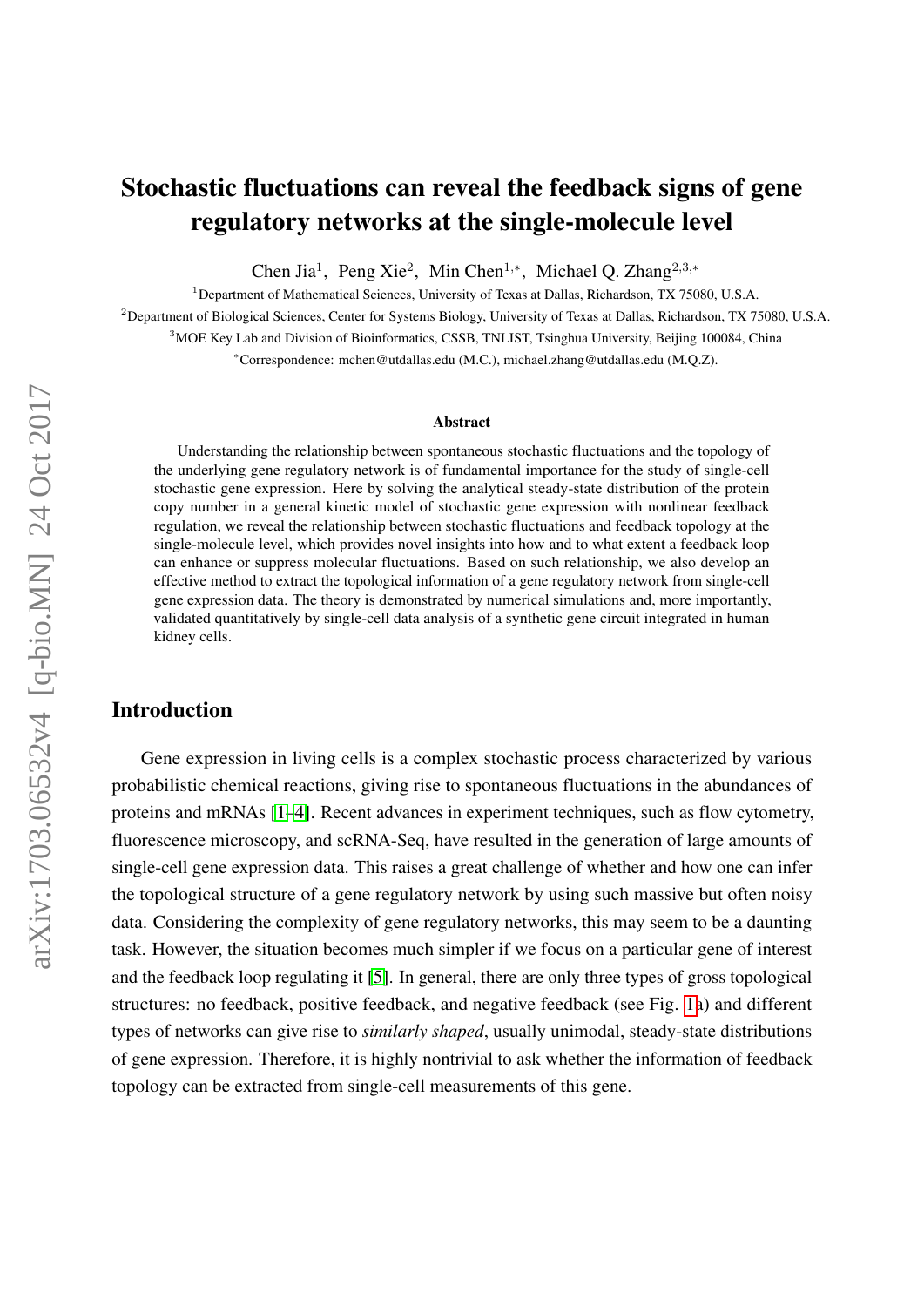

<span id="page-1-0"></span>Figure 1. Schematic diagrams of stochastic gene expression in living cells. (a) Three types of fundamental autoregulatory topological structures. Gene regulatory networks in a living cell can be overwhelmingly complex, involving numerous feedback loops and signaling steps. However, if one focuses on a particular gene of interest (red), then there are only three types of fundamental regulatory relations: no feedback (none), positive feedback, and negative feedback. The dotted line denotes that there is no link between adjacent nodes. (b) Three-stage model of stochastic gene expression. The promoter of interest can transition between an active and an inactive epigenetic forms. Since the network has feedback regulation, the switching rates of the promoter depend on the protein copy number. (c) Markov dynamics associated with the three-stage model. The biochemical state of the gene can be represented by three variables: the promoter activity i, the mRNA copy number m, and the protein copy number  $n$ .

### Results

#### Model and steady-state protein distribution

Recently, significant progress has been made in the field of single-cell stochastic gene expression [\[6–](#page-10-3)[21\]](#page-11-0). Based on the central dogma of molecular biology, the kinetics of stochastic gene expression in a single cell can be described by a model with three stages consisting of transcription, translation, and switching of the promoter between an active and an inactive epigenetic forms (see Fig. [1b](#page-1-0)). This model is similar to the three-stage model introduced in [\[12\]](#page-11-1) but with a critical addition of nonlinear feedback regulation. The biochemical state of the gene of interest can be described by three variables: the activity i of its promoter with  $i = 1$  and  $i = 0$ corresponding to the active and inactive forms, respectively, the copy number  $m$  of the mRNA transcript, and the copy number  $n$  of the protein product. The evolution of the three-stage model can be mathematically described by the Markov dynamics illustrated in Fig. [1c](#page-1-0). Here s and  $r$  are the transcription rates when the promoter is active and inactive, respectively (the basal transcription rate r is usually not zero), u is the translation rate, and v and d are the degradation rates of the mRNA and protein, respectively. Since the network has feedback regulation, the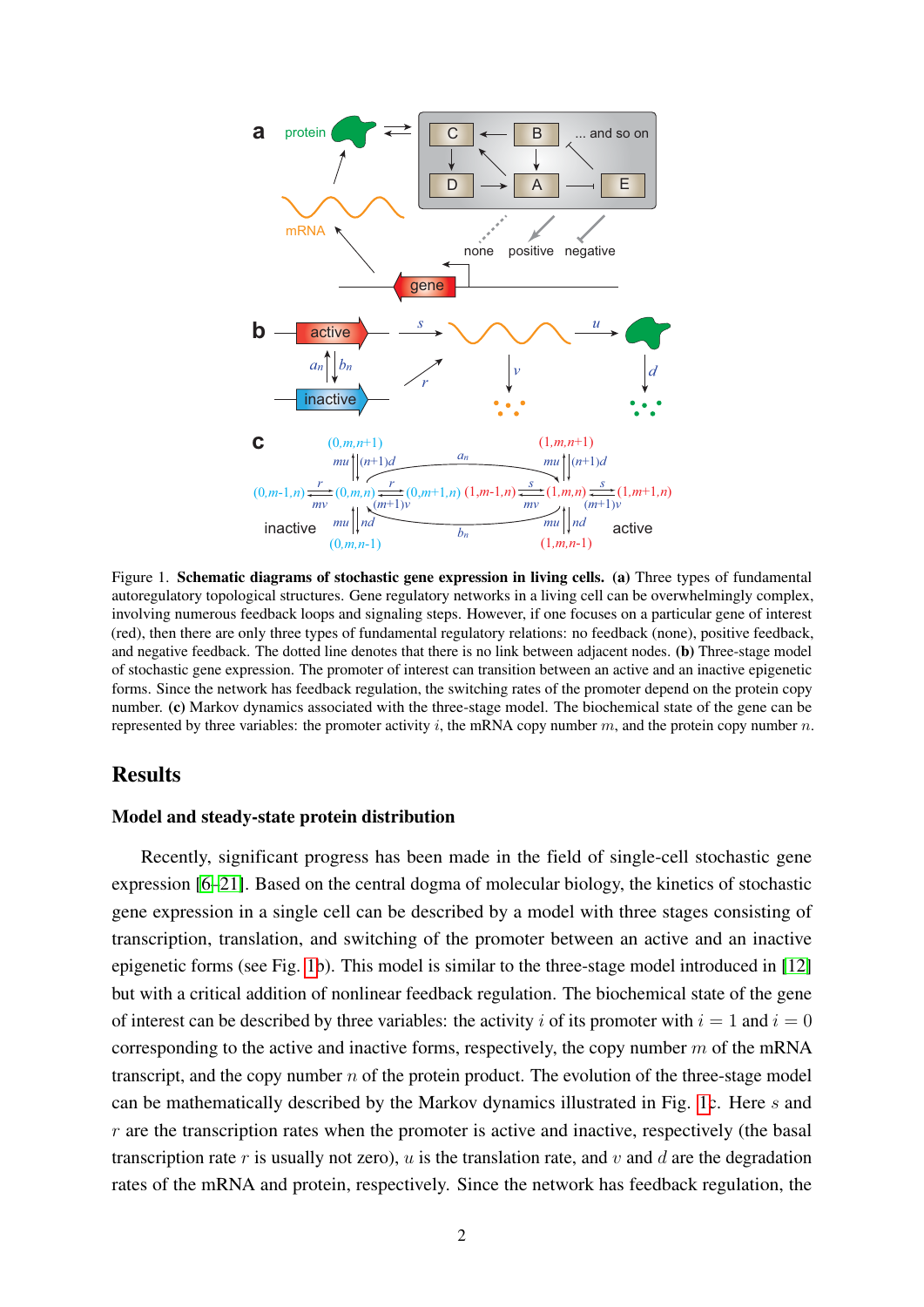protein copy number n will directly or indirectly affect the switching rates  $a_n$  and  $b_n$  of the promoter between the active and inactive forms. Since many genes have complex epigenetic controls including dissociation of repressors, association of activators, or chromatin remodeling, we do not impose any restrictions on the specific functional forms of  $a_n$  and  $b_n$ . In [\[15\]](#page-11-2), the authors considered the case of linear feedback regulation with  $a_n = a + un$  and  $b_n = b$ , where a is the spontaneous contribution and un is the feedback contribution with u measuring the feedback strength. However, recent single-cell experiments on transcription of mammalian cells [\[22\]](#page-11-3) suggest that  $a_n$  and  $b_n$  are often saturated when  $n \gg 1$  and thus are highly nonlinear. In the present work, we consider a more general case by allowing arbitrary nonlinearity.

In most applications, the switching rates of the promoter are fast [\[10,](#page-11-4) [17\]](#page-11-5) and the effective transcription rate of the gene is given by  $c_n = (a_n s + b_n r)/(a_n + b_n)$ . It is critical to note that the information of network topology is implicitly characterized by  $c_n$ . If the network has a positive-feedback (negative-feedback) loop, then  $c_n$  is an increasing (decreasing) function of n. If the network has no feedback,  $c_n$  is independent of n. Let  $p_n$  denote the steady-state probability of having  $n$  protein molecules. Experimentally, the lifetime of the mRNA is usually much shorter compared to that of its protein counterpart [\[12\]](#page-11-1). Once an mRNA is synthesized, it can either produce a protein with probability  $p = u/(u+v)$  or degrade with probability  $q = v/(u+v)$ . Let  $\lambda = v/d$  denote the ratio of the protein and mRNA lifetimes. When  $\lambda \gg 1$ , the original Markov model can be simplified to a reduced model with geometrically distributed translation bursts [\[23\]](#page-11-6) and the steady-state distribution of the protein copy number can be calculated analytically (Supplementary Information):

<span id="page-2-0"></span>
$$
p_n = A \frac{p^n}{n!} \frac{c_0}{d} \left( \frac{c_1}{d} + 1 \right) \cdots \left( \frac{c_{n-1}}{d} + n - 1 \right),\tag{1}
$$

where A is a normalization constant. If the network has no feedback, then  $c_n = c$  is a constant and the above distribution reduces to the well-known negative-binomial distribution

$$
p_n = \frac{p^n}{n!} \frac{\Gamma(c/d + n)}{\Gamma(c/d)} q^{c/d},
$$

where  $\Gamma(x)$  is the gamma function. This is consistent with the results obtained in [\[7,](#page-10-4) [12\]](#page-11-1).

In fact, the parameter q has important statistical implications. Since  $c_n \leq s$ , it follows from Eq. [\(1\)](#page-2-0) that  $p_{n+1}/p_n = p(n + c_n/d)/(n + 1) \approx p$  when  $n \gg 1$ . This further suggests that  $p_{n+k} \approx p^k p_n = e^{k \log(1-q)} p_n \approx e^{-qk} p_n$  when  $q \ll p$ . This shows that the steady-state probability  $p_n$  decays exponentially with respect to the protein copy number n when  $n \gg 1$  with q being the exponentially decaying rate of the steady-state protein distribution<sup>[1](#page-2-1)</sup>. Here  $q \ll p$  is justified because  $p/q = u/v$  is the average number of proteins synthesized per mRNA lifetime, which is relatively large in living cells and typically on the order of 100 for an *E. coli* gene [\[24\]](#page-11-7). To identify  $q$  as an experimentally accessible quantity is of basic importance, as will be shown later.

<span id="page-2-1"></span><sup>&</sup>lt;sup>1</sup>Here the decaying rate is a mathematical concept, rather than a physical or chemical concept such as a chemical reaction rate.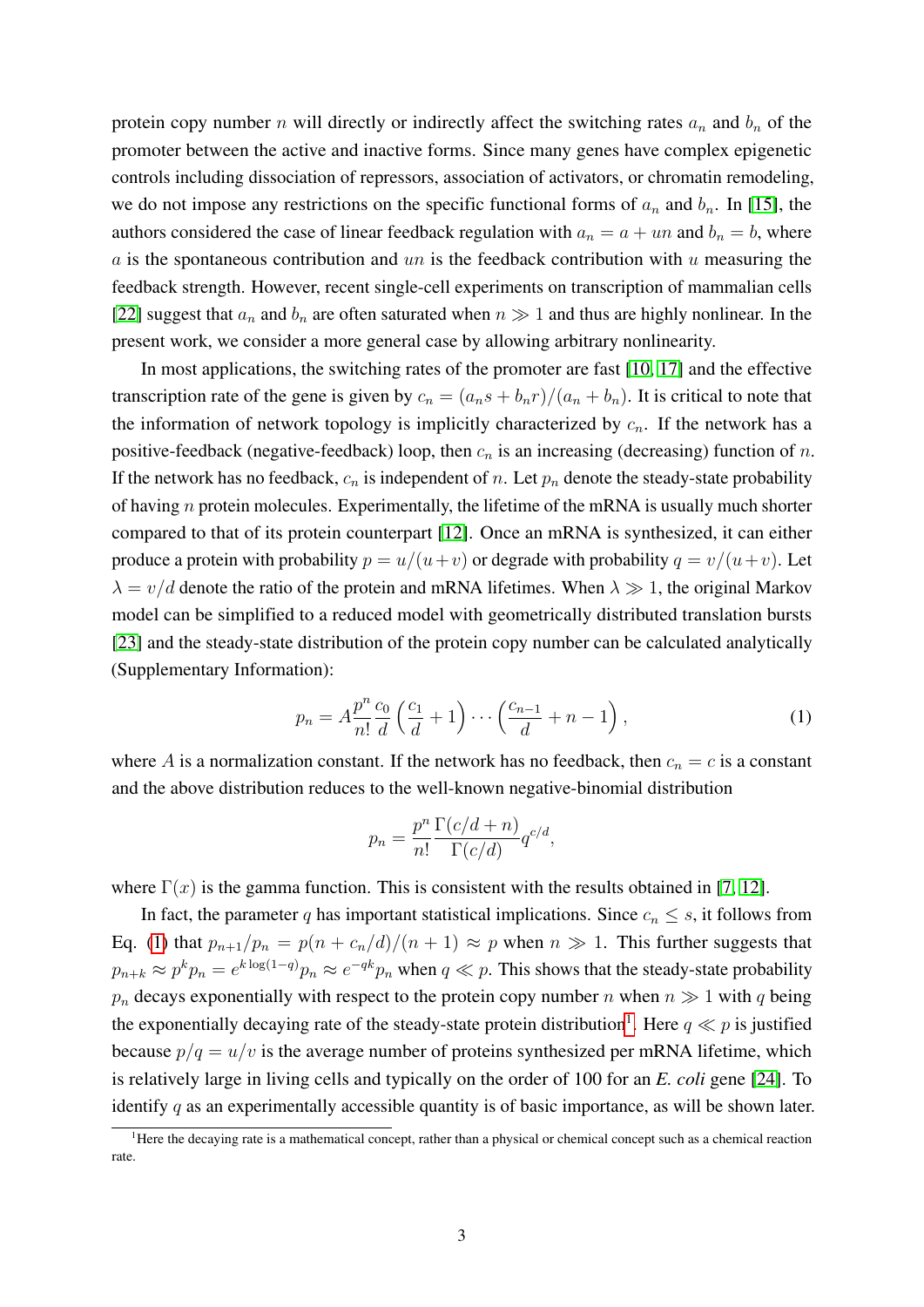#### Decomposition of the protein fluctuations

Experimentally, spontaneous stochastic fluctuations, often referred to as noise, in the protein abundance are usually measured by the squared relative standard deviation  $\eta = \frac{\sigma^2}{\langle n \rangle^2}$ , where  $\langle n \rangle$  is the mean and  $\sigma^2$  is the variance [\[25\]](#page-11-8). With the analytical steady-state protein distribution, it can be shown that the noise  $\eta$  can be decomposed into three different terms or two different terms as (Supplementary Information)

<span id="page-3-0"></span>
$$
\eta = \frac{1}{\langle n \rangle} + \frac{d}{v \langle m \rangle} + \eta_f \begin{cases} \eta_f = 0 & \text{no feedback} \\ \eta_f > 0 & \text{positive feedback} \\ \eta_f < 0 & \text{negative feedback} \end{cases}
$$
 (2)  
= 
$$
\frac{1}{q \langle n \rangle} + \eta_f,
$$

where  $1/\langle n \rangle$  is the Poisson noise from individual births and deaths of the protein,  $d/v\langle m \rangle$  is the noise due to fluctuations in the mRNA abundance, and  $\eta_f = \text{Cov}(n, c_n)/\langle n \rangle \langle c_n \rangle$  is the relative covariance between  $n$  and  $c_n$ , which characterizes the strength of feedback regulation. We stress here that when the promoter switching rates are fast, the above decomposition formula and the expression of  $\eta_f$  hold exactly without any approximation, even when the nonlinearity of feedback regulation is very high.

If the network has no feedback, then  $c_n$  is a constant and  $\eta_f = 0$ . It is well know that the covariance between a random variable and an increasing (decreasing) function of this random variable must be positive (negative). Therefore, if the network has a positive-feedback loop, then  $c_n$  is an increasing function of n and  $\eta_f > 0$ . Conversely, if the network has a negative-feedback loop, then  $c_n$  is a decreasing function of n and  $\eta_f < 0$ . Therefore, the sign of  $\eta_f$  is completely determined by the network topology and we shall name  $\eta_f$  as *feedback coefficient*. The above analysis clearly explains previous experimental observations that positive feedback generally amplifies noise [\[26\]](#page-11-9) and negative feedback generally reduces noise [\[27\]](#page-11-10).

In the previous literature, there are confusing or even contradictory statements about the feedback-noise relationship. Some studies claimed that positive feedback reduces noise [\[28\]](#page-11-11), while negative feedback amplifies noise [\[29\]](#page-11-12). The reason for these seemingly contradictory results has been analyzed in [\[15,](#page-11-2) [20\]](#page-11-13) and here we shall use our noise decomposition formula to provide an clearer explanation. For a positive-feedback (negative-feedback) network,  $\eta$  is the total noise and  $\pm \eta_f$  is the noise amplified (reduced). Therefore,  $\eta - \eta_f = 1/q\langle n \rangle$  can be thought of as the *feedback-free noise*. In general, if all the other rate constants remain unchanged, then positive (negative) feedback will lead to an increase (decrease) in the protein mean  $\langle n \rangle$ [\[10\]](#page-11-4) and thus lead to a decrease (increase) in the feedback-free noise  $1/q\langle n\rangle$ . This decrease (increase) in the feedback-free noise may counteract the positive (negative) contribution of the feedback coefficient  $\eta_f$  and give rise to an anomalous decrease (increase) in the total noise  $\eta$ . This explains why some experiments have observed anomalous noise suppression (amplification) in networks with positive (negative) feedback.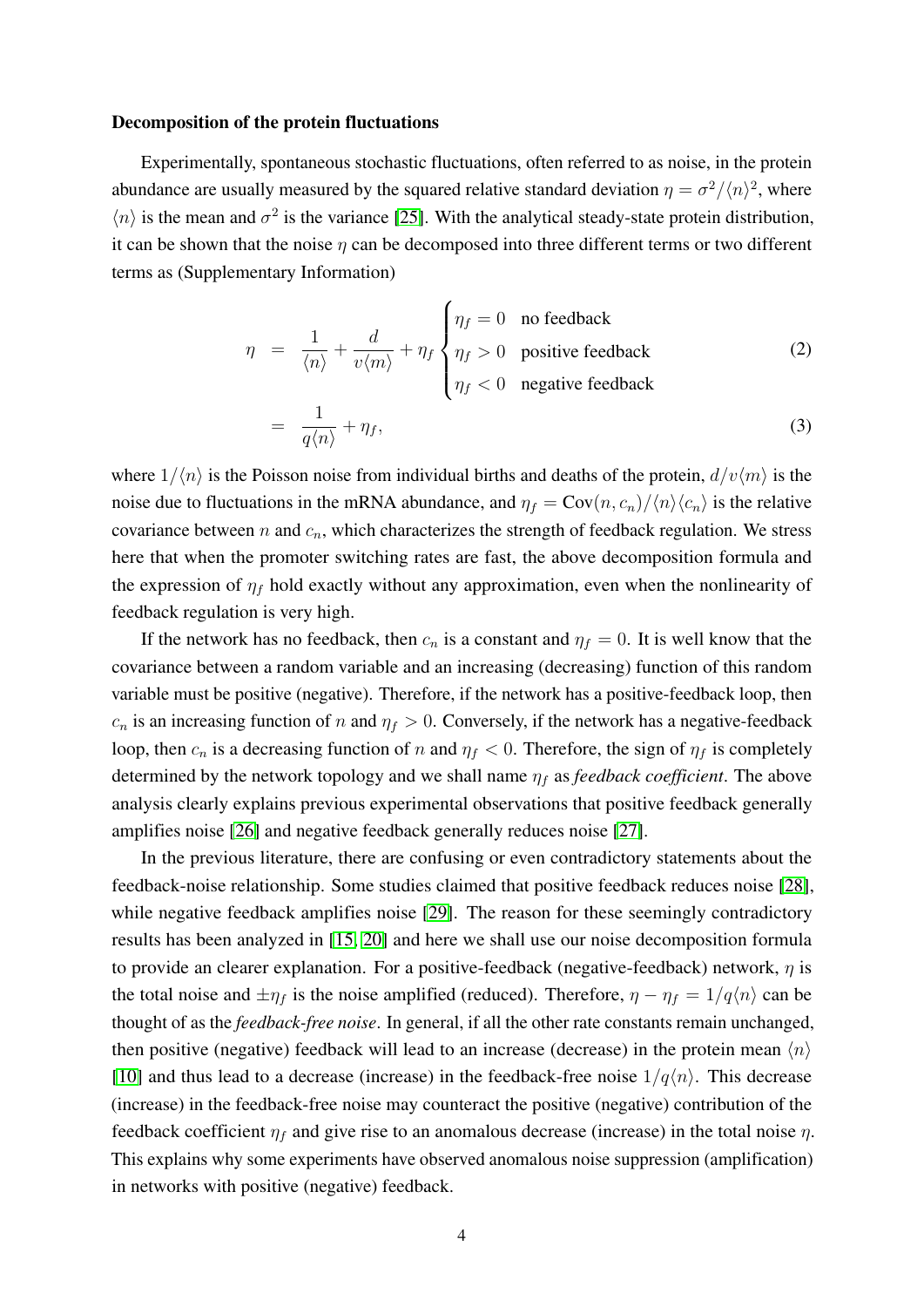However, from the physical perspective, the feedback-free noise and feedback coefficient have completely different origins: the former characterizes fluctuations from individual births and deaths of the protein and mRNA, while the latter reflects the contribution of feedback regulation. Therefore, it seems logically insufficient to study the effect of feedback regulation on the feedback-free noise by fixing the underlying biochemical rate constants. In fact, what positive (negative) feedback actually amplifies (reduces) is the very part of fluctuations that cannot be explained by the feedback-free noise.

#### Bounds for the protein noise

Negative feedback proves to be most interesting because it is responsible for the stability of a cell [\[27\]](#page-11-10). Since negative feedback reduces noise, it is natural to ask to what extent the noise is inevitable and whether the feedback coefficient  $\eta_f$  could be strong enough such that the noise  $\eta$ is approaching zero [\[5,](#page-10-2) [30\]](#page-11-14). In fact, for the three-stage model, the upper and lower bounds of the noise  $\eta$  are given by

<span id="page-4-0"></span>
$$
\frac{1}{q\langle n\rangle} \frac{1}{1 + \alpha p/dq} \le \eta < \frac{1}{q\langle n\rangle},\tag{4}
$$

where  $\alpha = \sup\{|c'(x)| : x > 0\}$  is the steepness of the regulatory function  $c(x)$  obtained from  $c_n$  by replacing n with a positive real number x and the term  $\alpha p/dq$  is of the order of one for a wide range of biologically relevant parameters (Supplementary Information). These bounds provide the limits on the ability for a negative-feedback loop to suppress protein fluctuations. We stress here that this lower bound is new and is different from the one derived in [\[30\]](#page-11-14). Our lower bound performs better in the regime of strong noise suppression (Supplementary Information). In the literature, the effective transcription rate  $c(x)$  is often chosen as the generalized Hill function  $c(x) = (as + x<sup>h</sup>r)/(a + x<sup>h</sup>)$  with  $h \ge 1$  being the Hill coefficient [\[5,](#page-10-2) [10\]](#page-11-4), in which case the steepness

$$
\alpha = \frac{(h-1)^{1-1/h}(h+1)^{1+1/h}}{4h} \times \frac{(s-r)}{a^{1/h}}.
$$

For a negative-feedback network,  $\eta - \eta_f$  is the feedback-free noise,  $-\eta_f$  is the noise reduced, and  $\eta$  is the total noise. Then the efficiency of the negative-feedback network, as a noise filter, can be defined as  $\gamma = -\eta_f/(\eta - \eta_f)$ . The lower bound in Eq. [\(4\)](#page-4-0) reveals a general biophysical principle: The efficiency of a negative-feedback network must satisfy  $0 < \gamma \leq 1/(1 + dq/\alpha p)$ . This fact is similar to Carnot's theorem in classical thermodynamics, which claims that the theoretical maximum efficiency of any heat engine must be smaller than 1.

If all other cellular factors are constant, the protein will display a small-number Poisson noise [\[24\]](#page-11-7). When  $\alpha > d$ , the lower bound in Eq. [\(4\)](#page-4-0) is smaller than  $1/\langle n \rangle$ , which shows that  $\eta$ may be even smaller than the Poisson noise in the negative-feedback case (see Fig. [2b](#page-5-0)). Recent experiments have shown that although the variance of expression levels is larger than the mean for most genes, there are still some genes whose variance is less than the mean [\[31\]](#page-11-15). This fact is well explained by our theory. From Eq. [\(3\)](#page-3-0), if the network has no feedback or a positivefeedback loop,  $\eta$  is always larger than the Poisson noise (see Fig. [2a](#page-5-0)). In the positive-feedback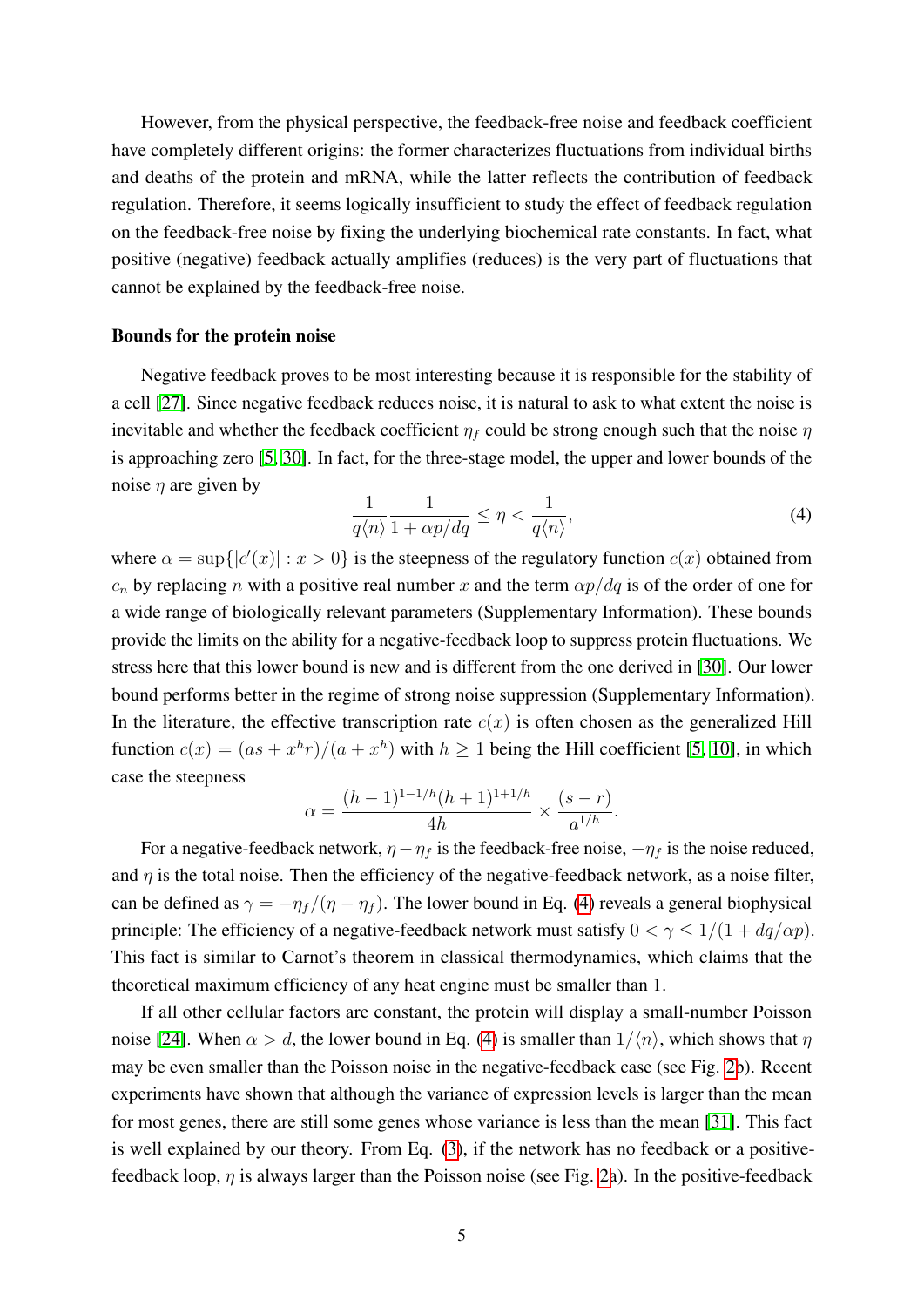case, similar upper and lower bounds for the noise  $\eta$  can also be obtained (Supplementary Information), which provide the limits on the ability for a positive-feedback loop to enhance protein fluctuations.



<span id="page-5-0"></span>Figure 2. Effect of feedback regulation on the protein noise by numerical simulations. (a) The protein noise  $\eta$  versus the protein mean  $\langle n \rangle$  in positive-feedback networks under different choices of model parameters. The functional forms of  $a_n$  and  $b_n$  are chosen as  $a_n = an$  and  $b_n = b$ . (b) The protein noise  $\eta$  versus the protein mean  $\langle n \rangle$  in negative-feedback networks under different choices of model parameters. The functional forms of  $a_n$  and  $b_n$ are chosen as  $a_n = a$  and  $b_n = bn$ . In both (a) and (b), the red curve represents the Poisson noise and the model parameters are randomly chosen as  $s \sim U[10, 500]$ ,  $r \sim U[0, 10]$ ,  $d = 1$ ,  $p \sim U[0, 1]$ ,  $a \sim U[0, 1000]$ ,  $b \sim$  $U[0, 1000]$ , where  $U[x, y]$  denotes the uniform distribution on the interval [a, b].

#### Inference of feedback topology using single-cell data

When a network has nonlinear feedback regulation, the mean and variance are not enough to determine the steady-state protein distribution and the information of higher-order moments will play a crucial role. In fact, Eq. [\(3\)](#page-3-0) can be rewritten in a more illuminating form as

<span id="page-5-1"></span>
$$
\eta_f = \frac{\sigma^2}{\langle n \rangle^2} - \frac{1}{q \langle n \rangle}.
$$
\n(5)

This equation is of crucial importance because it bridges the feedback topology of a gene circuit and experimentally accessible measurements. In particular, it reveals a quantitative relationship between the feedback coefficient  $\eta_f$ , whose sign is fully determined by the network topology, and the digital features of the steady-state protein distribution, characterized by the mean  $\langle n \rangle$ , variance  $\sigma^2$ , and decaying rate q, which reflects the overall effect of higher-order moments. This provides an effective method to extract the topological information of a gene regulatory network from single-cell gene expression data. From single-cell data, the three digital features, and thus the feedback coefficient  $\eta_f$ , can be estimated robustly (Supplementary Information). If  $\eta_f$  is significantly larger (smaller) than zero, one has good reasons to believe that there is a positive-feedback (negative-feedback) loop regulating this gene.

In single-cell experiments such as flow cytometry and fluorescence microscopy, one usually obtains data of protein concentrations, instead of protein copy numbers. Let  $x = n/V$  be a continuous variable representing the protein concentration, where  $V$  is a constant compatible with the macroscopic scale. It is easy to see that the noise  $\eta = \frac{\sigma^2}{\langle n \rangle^2}$  will not be affected by the scaling constant  $V$  and thus is dimensionless. In terms of the protein concentration, the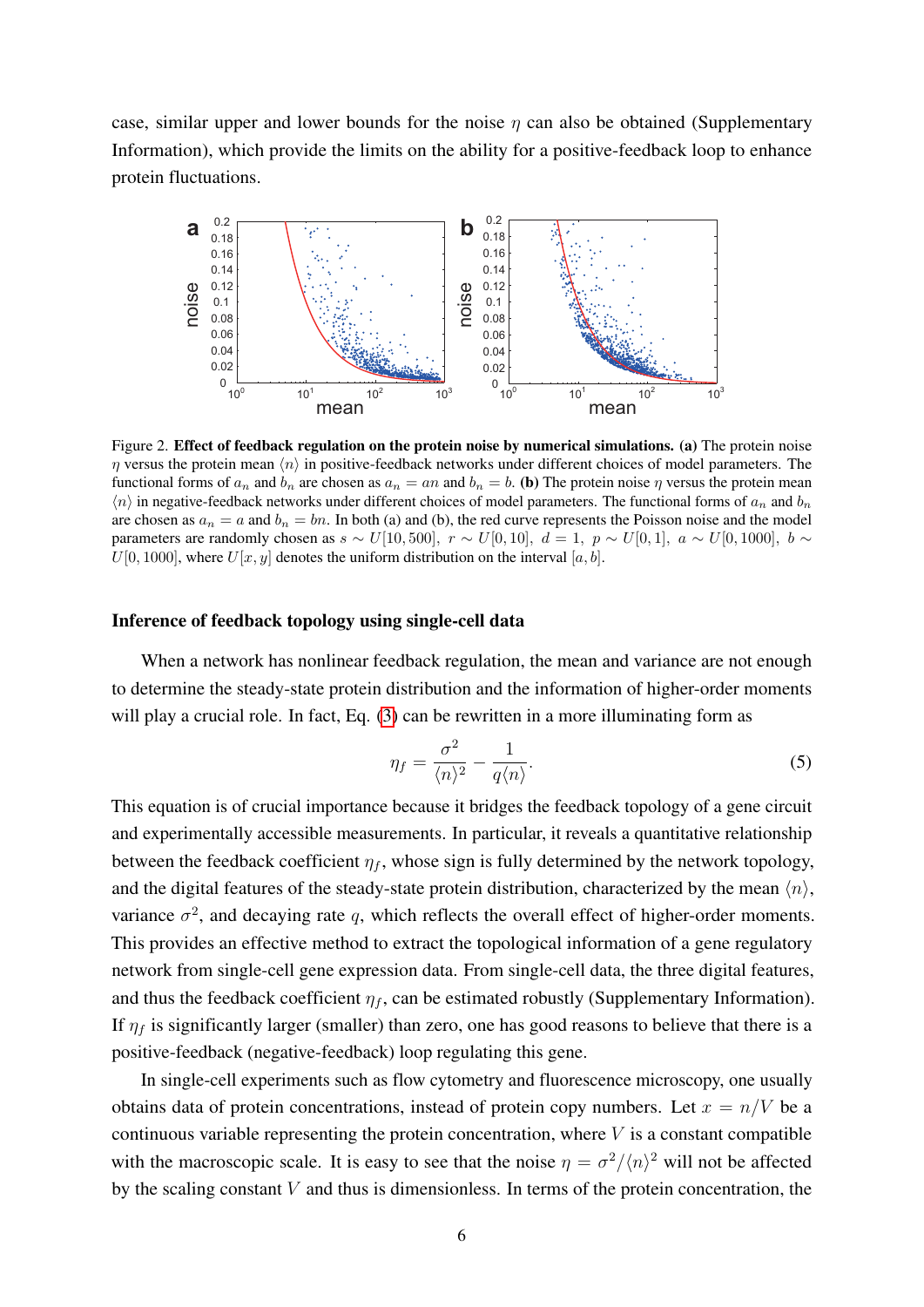mean will become  $\langle n \rangle/V$  and the decaying rate will become qV (Supplementary Information). Therefore, the product of these two terms is also dimensionless. This indicates that the above method not only applies to single-molecule data of protein copy numbers, but also applies to single-cell data of protein concentrations. The above analysis also suggests a crucial difference between the two decomposition formulas [\(2\)](#page-3-0) and [\(3\)](#page-3-0): The former only applies to data of protein copy numbers, while the latter also applies to data of protein concentrations.

#### Experimental validation

To validate our theory, we apply it to a synthetic gene circuit (orthogonal property of a synthetic network can minimize "extrinsic" noise) stably integrated in human kidney cells, as illustrated in Fig. [3\)](#page-6-0) [\[32\]](#page-11-16). In this circuit, a bidirectional promoter is designed to control the expression of two fluorescent proteins: zsGreen and dsRed. The activity of the promoter can be activated in the presence of Doxycycline (Dox). The green fluorescent protein, zsGreen, is fused upstream from the transcriptional repressor LacI. The LacI protein binds to its own gene and inhibits the transcription of its own mRNA, forming a negative-feedback loop. The negative-feedback strength can be tuned by induction of Isopropyl  $\beta$ -D-1-thiogalactopyranoside (IPTG). As the control architecture, the red fluorescent protein, dsRed, is not regulated by IPTG induction, forming a network with no feedback. The steady-state levels of the zsGreen and dsRed fluorescence are measured under a wide range of IPTG concentrations and two Dox concentrations (low and high) by using flow cytometry.



<span id="page-6-0"></span>Figure 3. A synthetic gene network integrated in human kidney cells. The bidirectional promoter transcribes the zsGreen-LacI and dsRed transcripts. The gene network includes two architectures: a negative-feedback network and a network with no feedback. The zsGreen-LacI transcripts are inhibited by LacI, forming a network with negative autoregulation. The dsRed transcripts are not regulated, forming a network with no feedback.

For each fixed IPTG and Dox concentrations, we can estimate the mean  $\langle n \rangle$ , variance  $\sigma^2$ , and decaying rate  $q$  for the steady-state distribution of the zsGreen or dsRed fluorescence. Then the feedback coefficient  $\eta_f$  can be estimated from Eq. [\(5\)](#page-5-1). In the high Dox case, Figs. [4a](#page-7-0) and [4b](#page-7-0) illustrate the noise  $\eta$ , feedback-free noise  $\eta - \eta_f$ , and feedback coefficient  $\eta_f$  of the zsGreen and dsRed proteins under different IPTG concentrations, respectively. For the zsGreen protein, the feedback coefficient  $\eta_f$  is negative under all IPTG concentrations. With the increase of the IPTG concentration, the negative-feedback strength becomes increasingly weaker and the feedback coefficient  $\eta_f$  tends to zero. In contrast, for the dsRed protein, the feedback coefficient  $\eta_f$ fluctuates around zero in a narrow range under different IPTG concentrations. These results are in full agreement with our theory with high accuracy. As a result, our method correctly extracts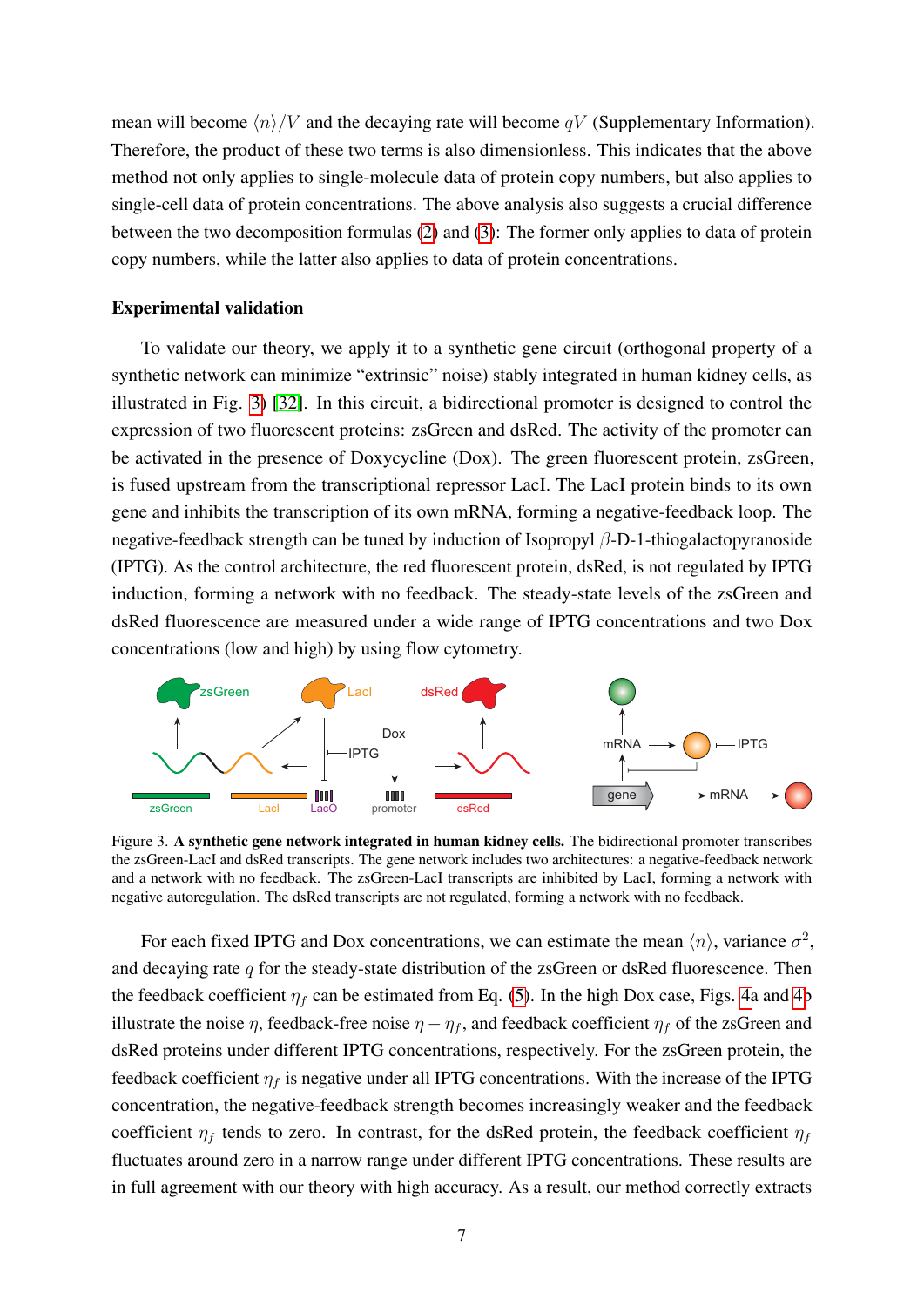the topological information of the synthetic gene circuit in both qualitative and quantitative ways. In the low Dox case, the noise  $\eta$ , feedback-free noise  $\eta - \eta_f$ , and feedback coefficient  $\eta_f$ of the zsGreen and dsRed proteins are illustrated in Figs. [4c](#page-7-0) and [4d](#page-7-0), respectively, and similar conclusions can be drawn.



<span id="page-7-0"></span>Figure 4. Inference of the network topology by using single-cell data. (a)-(d) The noise  $\eta$  (blue), feedback-free noise  $\eta - \eta_f$  (green), and feedback coefficient  $\eta_f$  (red) for the zsGreen and dsRed proteins under different IPTG concentrations. The error bars are standard deviations given by bootstrap. (a) zsGreen in the high Dox case. (b) reRed in the high Dox case. (c) zsGreen in the low Dox case. (d) reRed in the low Dox case.

Although it has been observed that negative feedback suppresses molecular fluctuations [\[32\]](#page-11-16), it remains difficult to quantify the corresponding effect [\[5\]](#page-10-2). Our theory provides a quantitative characterization of such effect. In the high Dox case, the negative-feedback effect is the strongest when the IPTG concentration is zero. In this situation, the feedback-free noise is  $\eta - \eta_f = 0.49$ and the feedback coefficient is  $\eta_f = -0.18$ , which indicates that negative feedback reduces noise by 36.7%. The efficiency  $\gamma$  of the negative-feedback network drops significantly with the increase of the IPTG concentration and is close to zero when the concentration reaches 6.2  $\mu$ M.

One of the potential applications of our theory is to provide a mechanism-driven method to identify the differentially expressed genes (DEGs) of two different cell populations such as tumor and non-tumor tissues. Most of the existing methods searched the DEGs by identifying the difference in the mean levels of the two cell populations under some *a priori* assumptions on the protein or mRNA distribution such as the negative binomial distribution [\[31\]](#page-11-15). However, the effect of noise amplification or suppression caused by feedback loops is not addressed by these methods, which may result in incorrect predictions (Supplementary Information). Our theory indicates that even if the means and variances of the two cell populations are both very close, one is still able to find the DEGs by detecting the difference in feedback topology. If the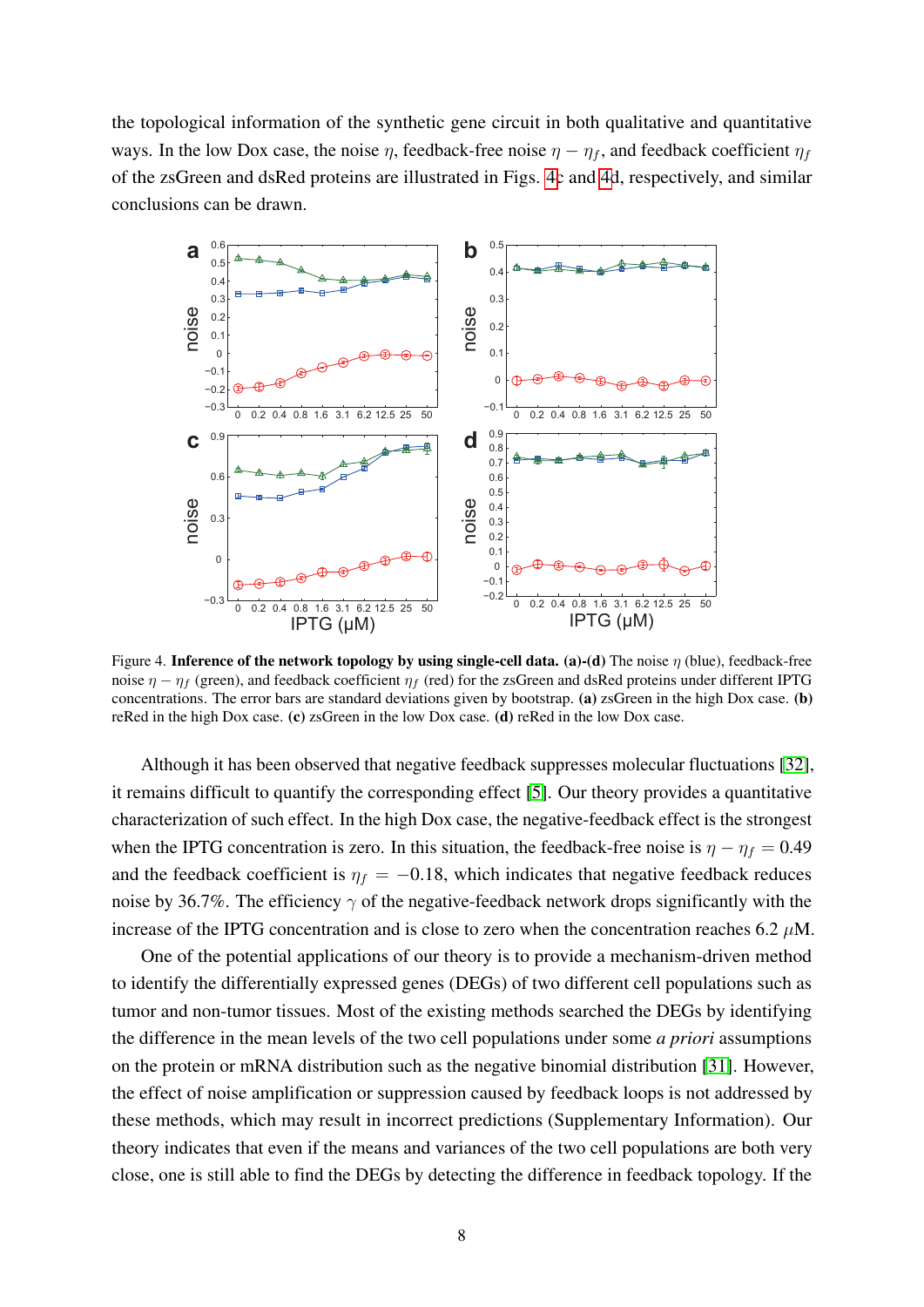signs of the estimated feedback coefficients  $\eta_f$  of the two cell populations are different, one has good reasons to believe that there is a change in the topological structure of the underlying gene regulatory network when a non-tumor tissue becomes a tumor one.

### Discussion and conclusions

Here we present a comprehensive analysis of the three-stage model of stochastic gene expression with nonlinear feedback regulation. By taking the limit of a large ratio of protein to mRNA lifetimes, we derive the analytical steady-state distribution of the protein copy number. Furthermore, we decompose the protein noise according to different biophysical origins. The resulting decomposition formula reveals a quantitative relation between stochastic fluctuations and feedback topology at the single-molecule level. In particular, we show that the protein noise  $\eta$  can be decomposed into the sum of two parts: the feedback-free noise  $1/q\langle n\rangle$  and feedback coefficient  $\eta_f$ , whose sign is totally determined by the network topology. Both the two parts can be estimated robustly from single-cell gene expression data via three experimentally accessible quantities: the mean  $\langle n \rangle$ , variance  $\sigma^2$ , and decaying rate q. Such relation not only enables us to quantify the effects of noise amplification or suppression caused by feedback loops, but also allows us to extract the topological information of the underlying gene regulatory network from single-cell gene expression data. The feasibility of this approach is validated quantitatively by single-cell data analysis of a synthetic gene circuit integrated in human kidney cells.

We stress that our results depend nothing on the specific functional forms of the effective transcription rate  $c_n$  except for its monotonicity, which makes our theory highly general. One of the most powerful parts of our theory is that it can be applied to gene regulatory networks with highly nonlinear feedback. In the present paper, all the derivations are based on the assumption of rapid promoter switching, under which the fluctuations due to promoter switching are averaged out. Intuitively, in the regime of slow promoter switching, our noise decomposition formula [\(3\)](#page-3-0) should be amended as

$$
\eta = \frac{1}{q\langle n \rangle} + \eta_f + \eta_s,\tag{6}
$$

where  $\eta_s > 0$  is the noise due to promoter switching. Because of the contribution of  $\eta_s$ , the difference between the total noise  $\eta$  and feedback-free noise  $1/q\langle n\rangle$  must be positive in positivefeedback networks and may be either positive or negative in negative-feedback networks due to the competition of  $\eta_f < 0$  and  $\eta_s > 0$ . The above analysis is in full agreement with our numerical simulations in Fig. [5.](#page-9-0) The ignorance of  $\eta_s$  in the present paper is the cost for deriving an analytical protein distribution in networks with nonlinear feedback regulation.

In fact, the idea of noise decomposition in terms of different biophysical origins was first proposed by Paulsson in his pioneering work [\[25\]](#page-11-8). However, this work was focused on the decomposition of the local noise around the fixed point of the underlying biochemical reaction system, instead of the global noise of the entire probability distribution, by using the fluctuationdissipation theorem, also called first-order van Kampen's expansion [\[24\]](#page-11-7). In networks with no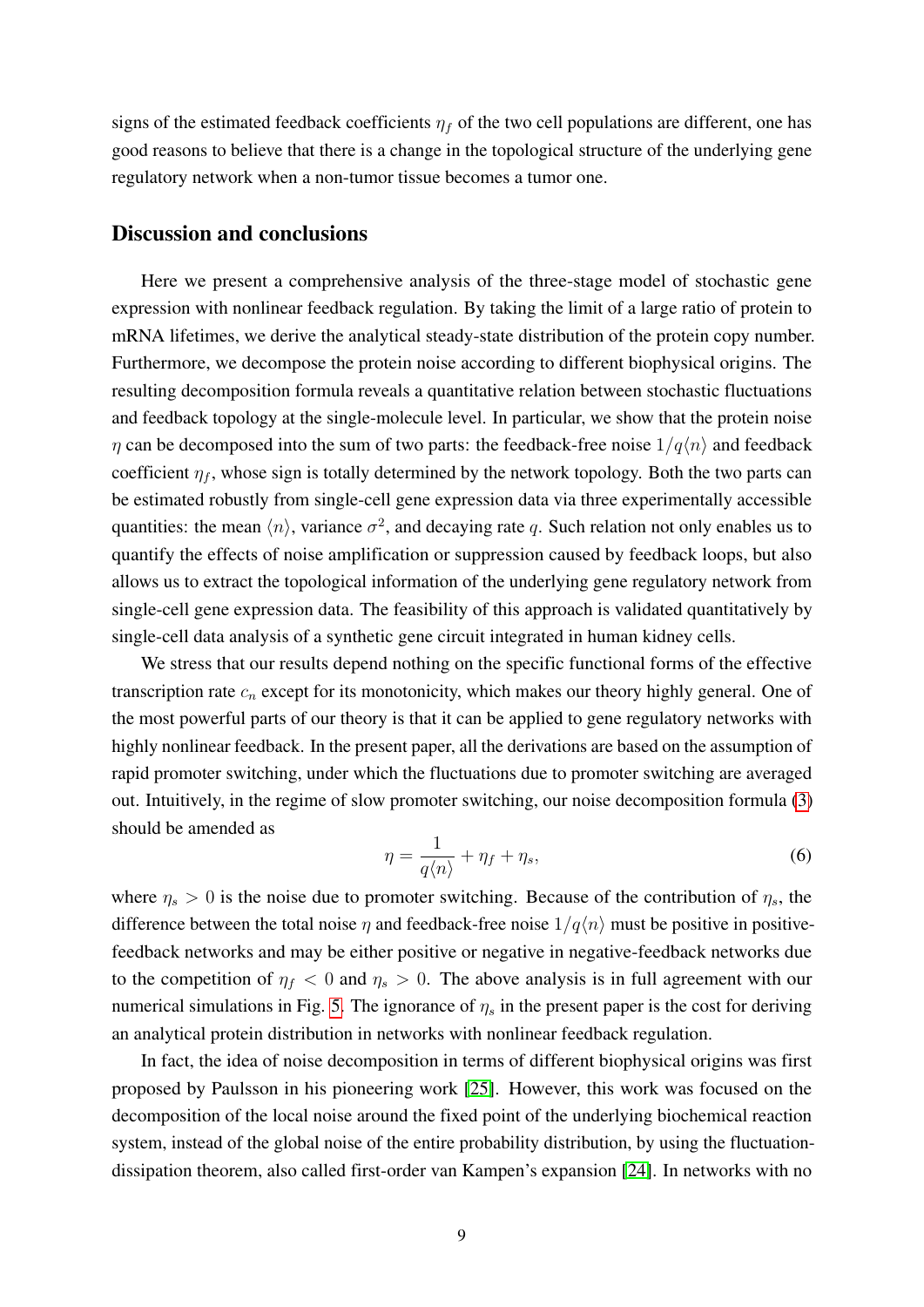

<span id="page-9-0"></span>Figure 5. Numerical simulations of the total noise versus the feedback-free noise in networks with positive or negative feedback under different choices of model parameters. (a) Positive feedback with fast promoter switching. (b) Positive feedback with slow promoter switching. (c) Negative feedback with fast promoter switching. (d) Negative feedback with slow promoter switching. In (a)-(d), the model parameters are chosen as  $r \sim U[0, 10]$ ,  $s \sim U[10, 100]$ ,  $d = 1$ ,  $v = 30d$ ,  $p \sim U[0.1, 0, 9]$ ,  $q = 1 - p$ , where  $U[x, y]$  denotes the uniform distribution on the interval  $[x, y]$ . Since s is the mRNA synthesis rate when the promoter is active and  $p/q$  is the average number of proteins synthesized per mRNA lifetime, the maximal protein synthesis rate is given by  $s_{\text{max}} = sp/q$ . The functional forms of the promoter switching rates are chosen as  $a_n = a + un, b_n = b$  in (a),(b) and  $a_n = a, b_n = b + un$  in (c),(d). Here the parameters a, b, u are chosen as  $a, b \sim U[s_{\text{max}}, 50s_{\text{max}}], u \sim U[1, 50]$ in (a),(c) and  $a, b \sim U[0, s_{\text{max}}], u \sim U[0, 1]$  in (b),(d).

feedback, a decomposition of noise into the feedback-free noise  $1/q\langle n\rangle$  and promoter switching noise  $\eta_s$  can be found in [\[12,](#page-11-1) [33\]](#page-11-17). In the present work, we obtain a noise decomposition in networks with feedback regulation, albeit in the regime of fast promoter switching. There are two major advantages of our decomposition formula [\(3\)](#page-3-0). First, it can be applied to the situation when the nonlinearity of feedback regulation is very high. Second, all the three contributing terms in the decomposition formula can be estimated robustly from single-cell gene expression data.

In the regime of slow promoter switching, it is difficult to give an intrinsic definition of the promoter switching noise  $\eta_s$  since the promoter switching rates  $a_n$  and  $b_n$  could be both nonlinear functions of the protein copy number n. In fact, an alternative definition of  $\eta_s$  has been proposed in [\[20\]](#page-11-13) with the aid of the thermodynamic limit of a piecewise-deterministic Markov process. By assuming linear feedback regulation and ignoring the mRNA kinetics, the authors decomposed the protein noise into the superposition of the protein birth-death noise, promoter switching noise, and correlation noise. Although their correlation noise is similar to our feedback coefficient (see the green curves in Figs. 2 and 3 of [\[20\]](#page-11-13)), their protein birth-death noise is a constant independent of feedback regulation and thus is very different from our feedback-free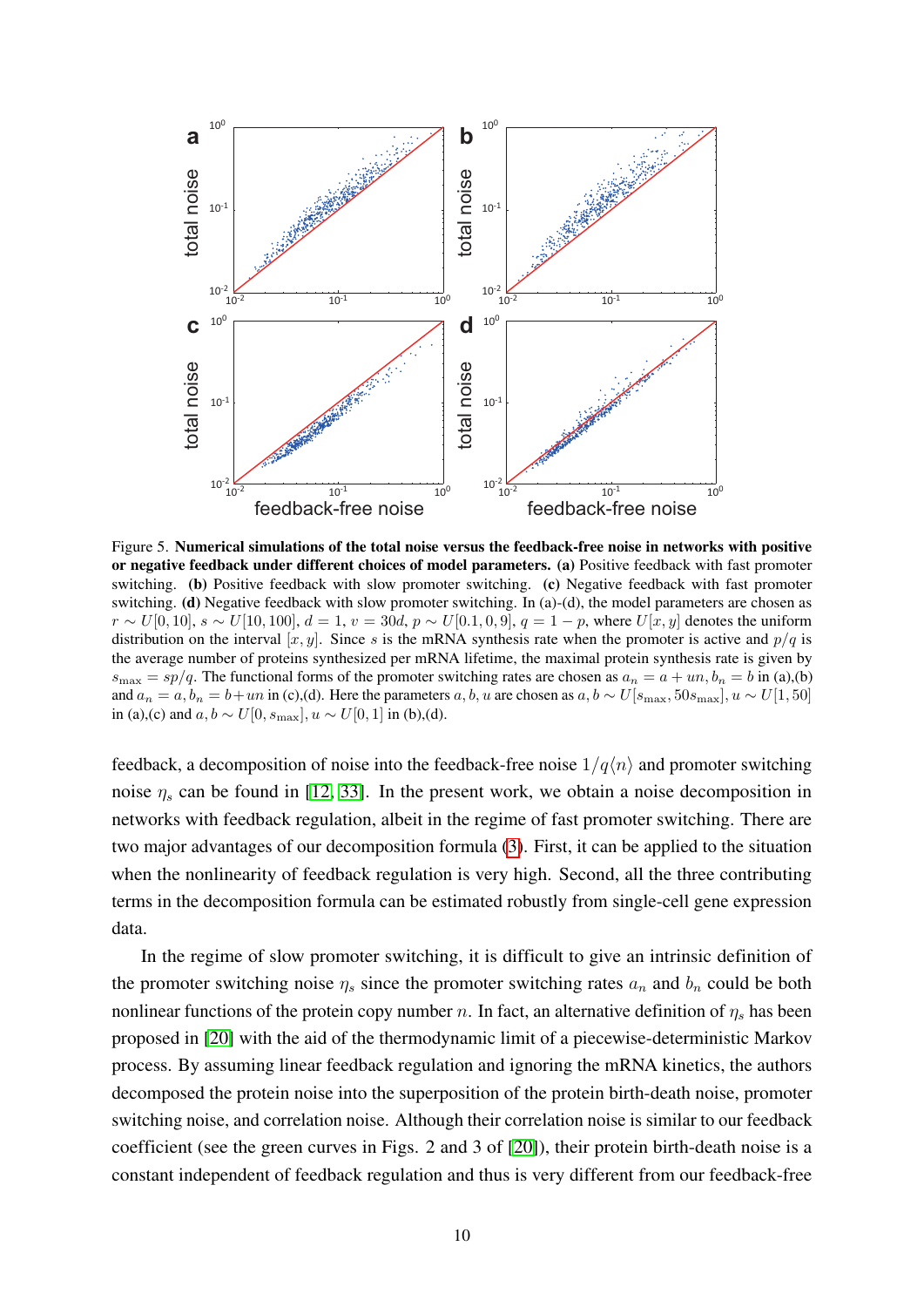noise.

Finally, we would like to point out that the lower bound of the protein noise in negativefeedback networks was first derived in [\[5\]](#page-10-2) by using concepts in information theory. However, this work is based on the diffusion approximation, with approximated Gaussian fluctuations, of the underlying discrete Markov model. A lower bound of the protein noise without diffusion approximation was derived recently in [\[30\]](#page-11-14). Our lower bound [\(4\)](#page-4-0) is more explicit than the one obtained in [\[30\]](#page-11-14) and is tighter in the regime of strong noise suppression.

Although we have shown how single-cell measurements may be used to reveal the feedback sign of a gene regulatory network, it is conceivable that in the near future, further advances in live-cell imaging with single-molecule resolution could allow the theory to be tested at the single-molecule level.

### Methods

The numerical simulations in Figs. [2](#page-5-0) and [5](#page-9-0) are based on the Gillespie algorithm. The single-cell gene expression data of the synthetic gene circuit analyzed during this study are included in the published article [\[32\]](#page-11-16).

### Acknowledgements

We are grateful to the anonymous reviewers for their valuable comments and suggestions which helped us greatly in improving the quality of this paper. This work was supported by NIH grants MH102616, MH109665, K25AR063761 and also by NSFC 31671384 and 91329000. P. Xie acknowledges financial support form Eugene McDermott Graduate Fellowship.

### References

- <span id="page-10-0"></span>[1] Raj, A. & van Oudenaarden, A. Nature, nurture, or chance: stochastic gene expression and its consequences. *Cell* 135, 216–226 (2008).
- [2] Xie, X. S., Choi, P. J., Li, G.-W., Lee, N. K. & Lia, G. Single-molecule approach to molecular biology in living bacterial cells. *Annu. Rev. Biophys.* 37, 417–444 (2008).
- [3] Eldar, A. & Elowitz, M. B. Functional roles for noise in genetic circuits. *Nature* 467, 167–173 (2010).
- <span id="page-10-1"></span>[4] Sanchez, A., Choubey, S. & Kondev, J. Regulation of noise in gene expression. *Annu. Rev. Biophys.* 42, 469–491 (2013).
- <span id="page-10-2"></span>[5] Lestas, I., Vinnicombe, G. & Paulsson, J. Fundamental limits on the suppression of molecular fluctuations. *Nature* 467, 174–178 (2010).
- <span id="page-10-3"></span>[6] Peccoud, J. & Ycart, B. Markovian modeling of gene-product synthesis. *Theor. Popul. Biol.* 48, 222–234 (1995).
- <span id="page-10-4"></span>[7] Paulsson, J. & Ehrenberg, M. Random signal fluctuations can reduce random fluctuations in regulated components of chemical regulatory networks. *Phys. Rev. Lett.* 84, 5447 (2000).
- [8] Kepler, T. B. & Elston, T. C. Stochasticity in transcriptional regulation: origins, consequences, and mathematical representations. *Biophys. J.* 81, 3116–3136 (2001).
- [9] Hornos, J. *et al.* Self-regulating gene: an exact solution. *Phys. Rev. E* 72, 051907 (2005).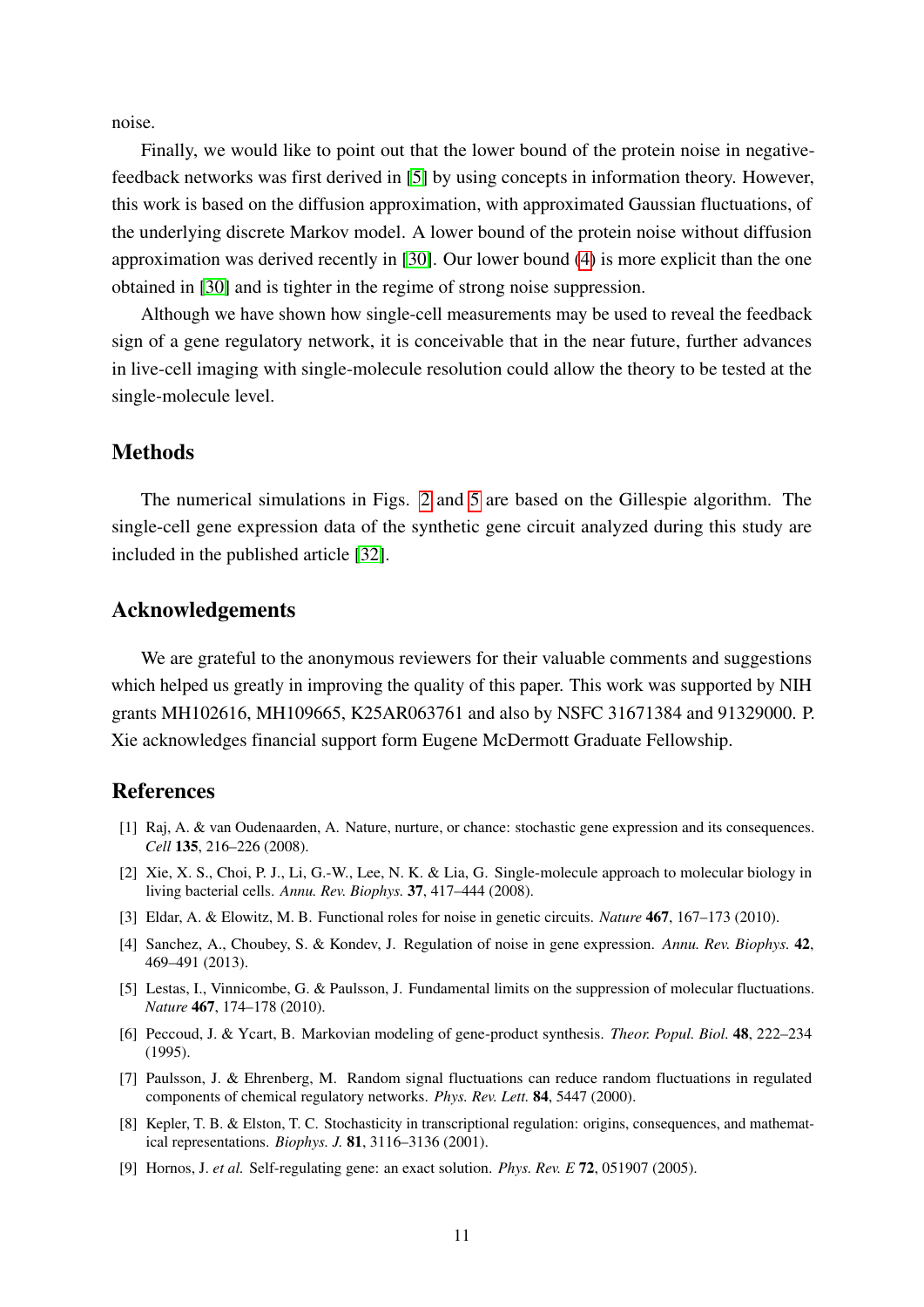- <span id="page-11-4"></span>[10] Friedman, N., Cai, L. & Xie, X. S. Linking stochastic dynamics to population distribution: an analytical framework of gene expression. *Phys. Rev. Lett.* 97, 168302 (2006).
- [11] Raj, A., Peskin, C. S., Tranchina, D., Vargas, D. Y. & Tyagi, S. Stochastic mRNA synthesis in mammalian cells. *PLoS Biol.* 4, e309 (2006).
- <span id="page-11-1"></span>[12] Shahrezaei, V. & Swain, P. S. Analytical distributions for stochastic gene expression. *Proc. Natl. Acad. Sci. USA* 105, 17256–17261 (2008).
- [13] Assaf, M., Roberts, E. & Luthey-Schulten, Z. Determining the stability of genetic switches: explicitly accounting for mRNA noise. *Phys. Rev. Lett.* 106, 248102 (2011).
- [14] Grima, R., Schmidt, D. & Newman, T. Steady-state fluctuations of a genetic feedback loop: An exact solution. *J. Chem. Phys.* 137, 035104 (2012).
- <span id="page-11-2"></span>[15] Kumar, N., Platini, T. & Kulkarni, R. V. Exact distributions for stochastic gene expression models with bursting and feedback. *Phys. Rev. Lett.* 113, 268105 (2014).
- [16] Jia, C., Qian, M., Kang, Y. & Jiang, D. Modeling stochastic phenotype switching and bet-hedging in bacteria: stochastic nonlinear dynamics and critical state identification. *Quant. Biol.* 2, 110–125 (2015).
- <span id="page-11-5"></span>[17] Ge, H., Qian, H. & Xie, X. S. Stochastic phenotype transition of a single cell in an intermediate region of gene state switching. *Phys. Rev. Lett.* 114, 078101 (2015).
- [18] Pájaro, M., Alonso, A. A. & Vázquez, C. Shaping protein distributions in stochastic self-regulated gene expression networks. *Phys. Rev. E* 92, 032712 (2015).
- [19] Lin, Y. T. & Doering, C. R. Gene expression dynamics with stochastic bursts: Construction and exact results for a coarse-grained model. *Phys. Rev. E* 93, 022409 (2016).
- <span id="page-11-13"></span>[20] Liu, P., Yuan, Z., Wang, H. & Zhou, T. Decomposition and tunability of expression noise in the presence of coupled feedbacks. *Chaos: An Interdisciplinary Journal of Nonlinear Science* 26, 043108 (2016).
- <span id="page-11-0"></span>[21] Jia, C., Zhang, M. Q. & Qian, H. Emergent Lévy behavior in single-cell stochastic gene expression.  $arXiv$ *preprint [arXiv:1708.05938](http://arxiv.org/abs/1708.05938)* (2017).
- <span id="page-11-3"></span>[22] Bintu, L. *et al.* Dynamics of epigenetic regulation at the single-cell level. *Science* 351, 720–724 (2016).
- <span id="page-11-6"></span>[23] Jia, C. Simplification of Markov chains with infinite state space and the mathematical theory of random gene expression bursts. *Phys. Rev. E* 96, 032402 (2017).
- <span id="page-11-7"></span>[24] Paulsson, J. Models of stochastic gene expression. *Phys. Life Rev.* 2, 157–175 (2005).
- <span id="page-11-8"></span>[25] Paulsson, J. Summing up the noise in gene networks. *Nature* 427, 415 (2004).
- <span id="page-11-9"></span>[26] Becskei, A., Seraphin, B. & Serrano, L. Positive feedback in eukaryotic gene networks: cell differentiation by ´ graded to binary response conversion. *The EMBO Journal* 20, 2528–2535 (2001).
- <span id="page-11-10"></span>[27] Becskei, A. & Serrano, L. Engineering stability in gene networks by autoregulation. *Nature* 405, 590–593 (2000).
- <span id="page-11-11"></span>[28] Stekel, D. J. & Jenkins, D. J. Strong negative self regulation of prokaryotic transcription factors increases the intrinsic noise of protein expression. *BMC Syst. Biol.* 2, 6 (2008).
- <span id="page-11-12"></span>[29] Hornung, G. & Barkai, N. Noise propagation and signaling sensitivity in biological networks: a role for positive feedback. *PLoS Comput. Biol.* 4, e8 (2008).
- <span id="page-11-14"></span>[30] Hilfinger, A., Norman, T. M., Vinnicombe, G. & Paulsson, J. Constraints on fluctuations in sparsely characterized biological systems. *Phys. Rev. Lett.* 116, 058101 (2016).
- <span id="page-11-15"></span>[31] Anders, S. & Huber, W. Differential expression analysis for sequence count data. *Genome Biol.* 11, 1 (2010).
- <span id="page-11-16"></span>[32] Shimoga, V., White, J. T., Li, Y., Sontag, E. & Bleris, L. Synthetic mammalian transgene negative autoregulation. *Mol. Syst. Biol.* 9, 670 (2013).
- <span id="page-11-17"></span>[33] Pedraza, J. M. & Paulsson, J. Effects of molecular memory and bursting on fluctuations in gene expression. *Science* 319, 339–343 (2008).